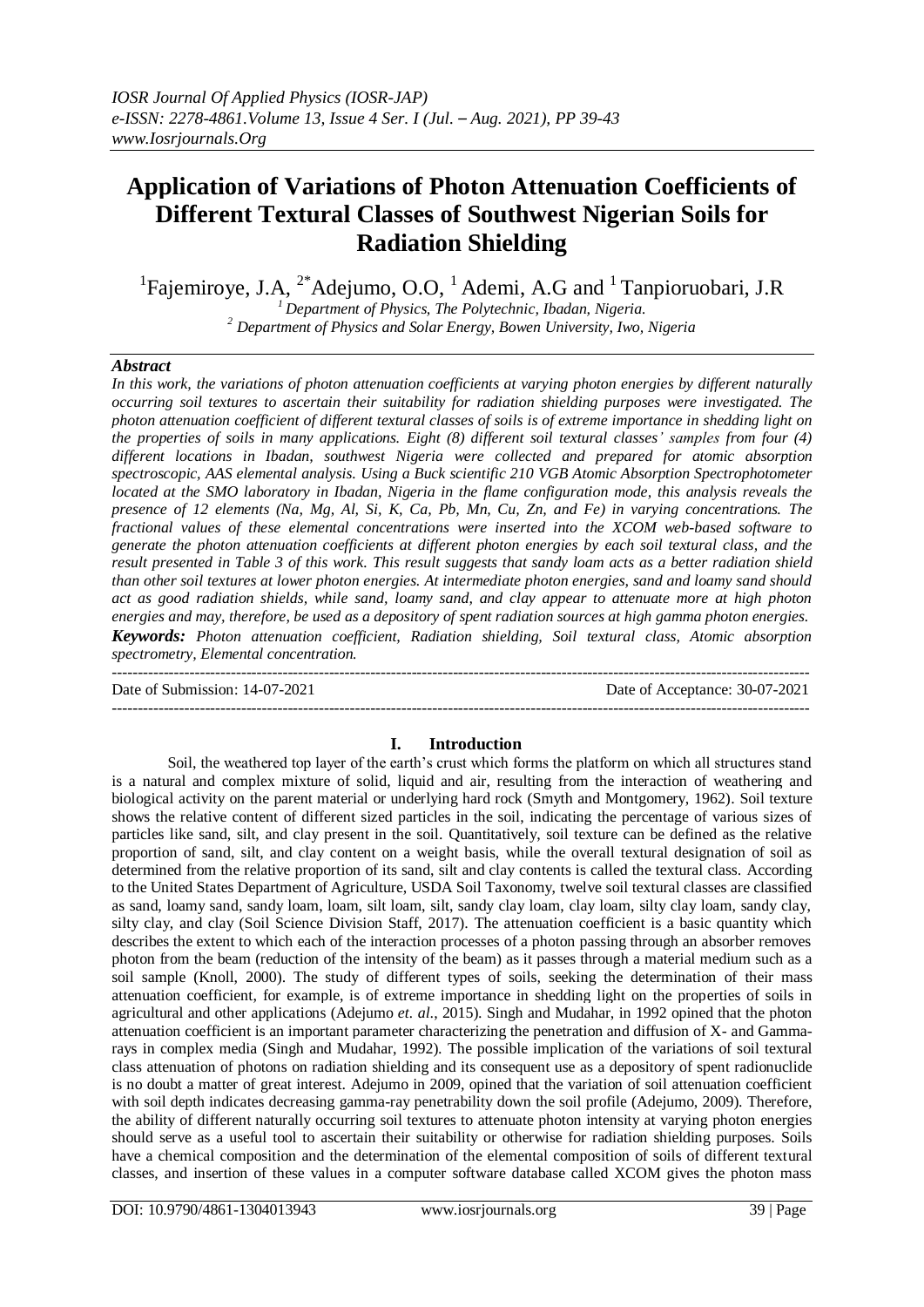attenuation coefficients of different soil textural classes at different gamma-ray energy values. Different techniques are used in the determination of the elemental composition of soils, and in this work, the Atomic Absorption Spectrometric, AAS technique was employed. The photon attenuation coefficient of each soil textural class at different gamma-ray energies for eight soil textural classes at Ibadan, southwest Nigeria were determined by imputing the soil textural class elemental fractional composition in the computer software, XCOM database. The total attenuation coefficient is the sum of the individual process's attenuation coefficient, and in this work, the online version of XCOM was used (Berger *et. al*., 2010).

### **II. Literature Review**

Previous workers on the measurement of the mass attenuation coefficients of soil include Al-Masri et. al., 2013, and in their work, titled "Mass attenuation coefficients of soil and sediment samples using gamma energies from 46.5 to 1332 keV ", the authors' used gamma-ray spectrometry and gamma-ray energies of 46.5, 59.5, 88, 122, 165, 392, 661, 1173, and 1332 keV and the XCOM software to determine the average mass attenuation coefficients for 60 Syrian soil samples. The results gave values of 0.513, 0.316, 0.195, 0.155, 0.134, 0.096, 0.077, 0.058, and 0.055 cm<sup>2</sup>/g at the respective gamma energies (Al-Masri *et. al.*, 2013). Costa et. al., in 2014, in the work, titled "Soil mass attenuation coefficient: Analysis and evaluation", opined that the mass attenuation coefficient  $\mu$  is an important parameter to characterize the penetration and interaction of gammarays in the soil. In that study, theoretical values of  $\mu$  were calculated using the program XCOM, and experimental results were compared with theoretical ones showing a good correlation between the methods (Costa *et. al*., 2014). Nasehi and Ismail in 2019, in the work, titled "Evaluation of X and Gamma-rays Attenuation Parameters for Polyacrylamide and ZnO Composites as Light Shielding Materials Using MCNP and X-COM Simulation" used the general-purpose Monte Carlo N-Particle code, MCNP-X version 2.4.0T as a tool to determine the mass attenuation coefficient and the half-value layer of the shielding samples. In their work, the authors simulated a new form of shielding material by MCNP code and evaluated its correctness by comparing it with the X-COM program (Nasehi and Ismail, 2019).

## **III. Materials And Method**

## **Location of Soil Sample Collection Sites**

Eight different soil textural classes' samples were collected from four different locations; three, at sites within the University of Ibadan, UI, central southwest Nigeria  $(7.4443^0N, 3.8995^0E)$ , and one, at Akingbile (7.5127<sup>0</sup>N, 3.9126<sup>0</sup>E), near Moniya in Ibadan, central southwest Nigeria. Using a hand trowel, soil samples in their different textural classes were collected and prepared for AAS analysis. Sandy Clay Loam soil was collected from a test pit behind the screen house of the UI department of agronomy. Sandy Clay soil was collected from an empty test pit at the Parry road cassava plot of the UI agronomy farm. Loamy Sand soil was collected from an empty test pit at the Parry road agronomy farm of UI. Silt soil was collected from UI's Awba dam and Silty Loam was collected at the Oil Palm Valley road of UI. Sandy Loam, Clay, and Sand soils´ were collected at Akingbile, near Moniya in Ibadan, Nigeria. The collected samples were labelled Samples 1 through 8, respectively.

#### **Digestion Process**

5g each of the soil samples was measured using an analytical weighing balance. 10ml of aqua regia (a combination of two acidic reagents  $HNO_3$  and  $HCl$ ) was added to each of the beakers containing the eight soil samples and the solution was heated for 1hour. The digested samples cooled to room temperature and were filtered. The filtrate (in each case) was then transferred into a 100 ml flask and made up to mark with distilled water. Two other replicate samples were prepared to achieve triplicate measurements in each case.

## **Theory and Instrumentation**

The Atomic Absorption Spectroscopy technique determines the concentrations of chemical elements present in a sample by measuring the absorbed radiation of the chemical element of interest when reading the spectra produced when the sample is excited. The five essential components of an atomic absorption spectrophotometer, namely, the light source, the burner assembly, optics, detector, and signal processing are designed such that each component produces minimum disruption to the overall system and many design features are installed to keep the signal-to-noise ratio as low as possible. In this work, the Buck scientific 210 VGB Atomic Absorption Spectrophotometer located at SMO Laboratory Services, Ring Road Ibadan, Nigeria was used in the flame configuration mode for the elemental analysis.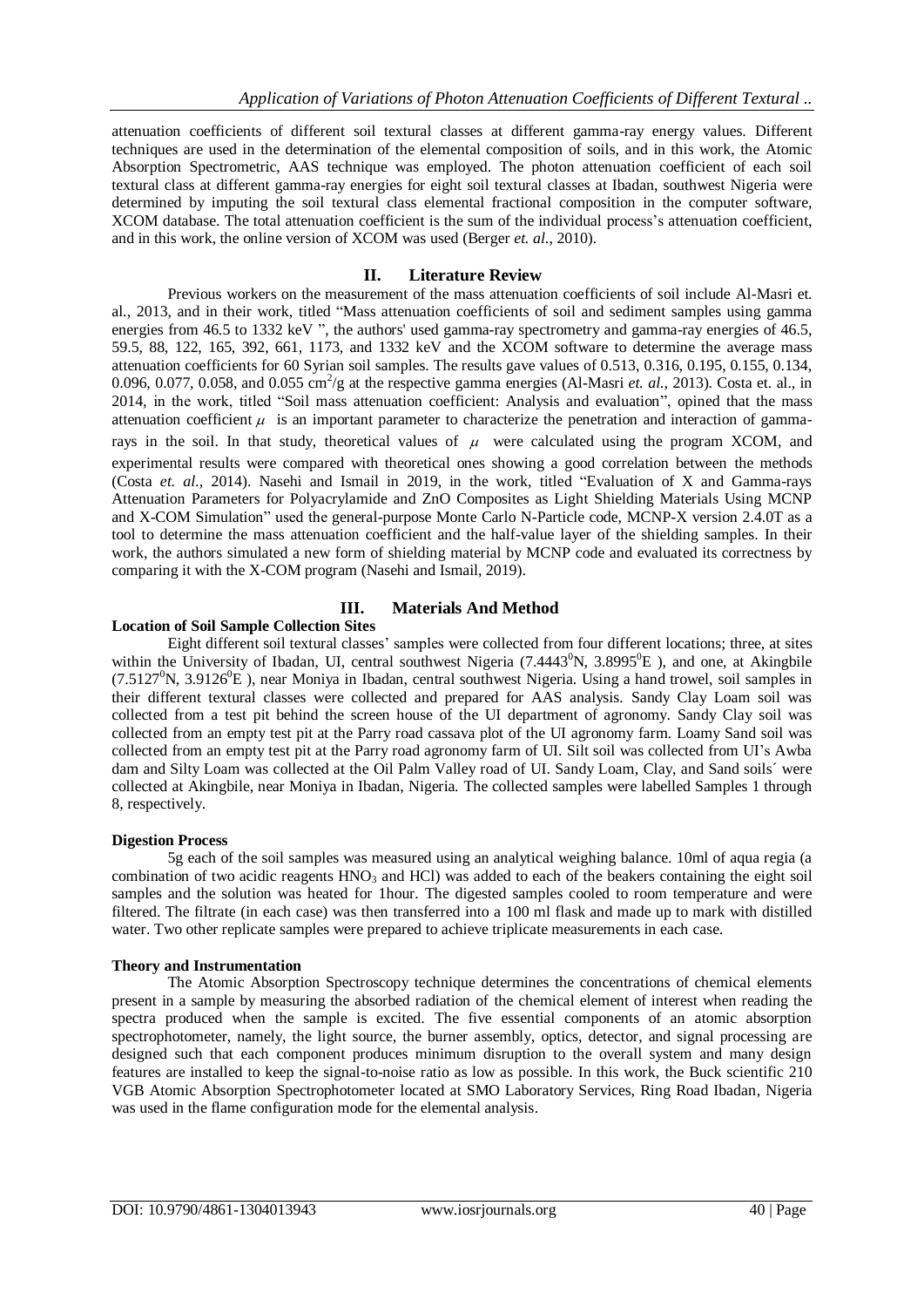

Fig. 1: Atomic Absorption Spectrophotometer Set-Up

The elements suspected to be present in each soil sample were set at specific wavelengths, the analyses commenced, and the concentrations of each element present in the soil sample in parts-per-million, ppm was obtained. The mean value in each case was presented as the result in table 1. The percentage concentration value of each of the element was calculated using

Element was calculated using

\n% Conc. value = 
$$
\frac{\text{Conc. of each element}}{\text{Total Conc.}} \times 100
$$

And the results are presented in Table 2.

#### **NIST XCOM Program**

XCOM software, a web program generated by the United States of America, USA based National Institute of Standards and Technology, NIST calculates the photon cross sections for scattering, photoelectric absorption, and pair production, generating the total photon attenuation coefficients by any element, compound or mixture at various photon energies. The percentage concentration values of each element present in each textural class were inserted into the XCOM software to generate the mass attenuation coefficients for each soil textural class and the result presented in Table 3.

| <b>Table 1:</b> Elemental concentrations in ppm |                     |          |       |        |         |        |             |                |       |       |       |       |
|-------------------------------------------------|---------------------|----------|-------|--------|---------|--------|-------------|----------------|-------|-------|-------|-------|
|                                                 |                     | Elements |       |        |         |        |             |                |       |       |       |       |
| Soil<br>Textural                                | Na                  | Mg       | Al    | Si     | K       | Ca     | $_{\rm Cr}$ | P <sub>b</sub> | Mn    | Cu    | Zn    | Fe    |
| Class                                           | Concentration (ppm) |          |       |        |         |        |             |                |       |       |       |       |
| clay<br>Sandy<br>loam                           | 2.053               | 1.046    | 0.461 | 11.970 | 155.000 | 22.470 | 0.336       | 0.025          | 0.645 | 0.004 | 0.009 | 5.466 |
| Sandy clay                                      | 2.076               | 1.084    | 0.473 | 12.150 | 178.000 | 22.680 | 0.369       | 0.051          | 0.681 | 0.014 | 0.050 | 3.488 |
| Loamy sand                                      | 2.039               | 1.036    | 0.446 | 11.730 | 137.000 | 22.360 | 0.325       | 0.175          | 0.682 | 0.006 | 0.004 | 0.457 |
| Silt                                            | 2.049               | 1.042    | 0.456 | 11.920 | 151.000 | 22.420 | 0.343       | 0.059          | 1.323 | 0.003 | 0.003 | 5.642 |
| Silty loam                                      | 2.072               | 1.068    | 0.471 | 12.110 | 173.000 | 22.650 | 0.366       | 0.047          | 1.373 | 0.002 | 0.023 | 3.986 |
| Sandy loam                                      | 2.069               | 1.073    | 0.465 | 12.060 | 167.000 | 22.560 | 0.347       | 0.440          | 0.019 | 0.011 | 0.077 | 6.705 |
| Clay                                            | 2.044               | 1.039    | 0.453 | 11.890 | 148.000 | 22.380 | 0.328       | 0.152          | 0.048 | 0.005 | 0.008 | 0.892 |
| Sand                                            | 2.041               | 1.032    | 0.437 | 11.690 | 139.000 | 22.330 | 0.334       | 0.261          | 0.006 | 0.028 | 0.181 | 0.034 |

| <b>IV.</b> Result                        |
|------------------------------------------|
| Table 1: Elemental concentrations in ppm |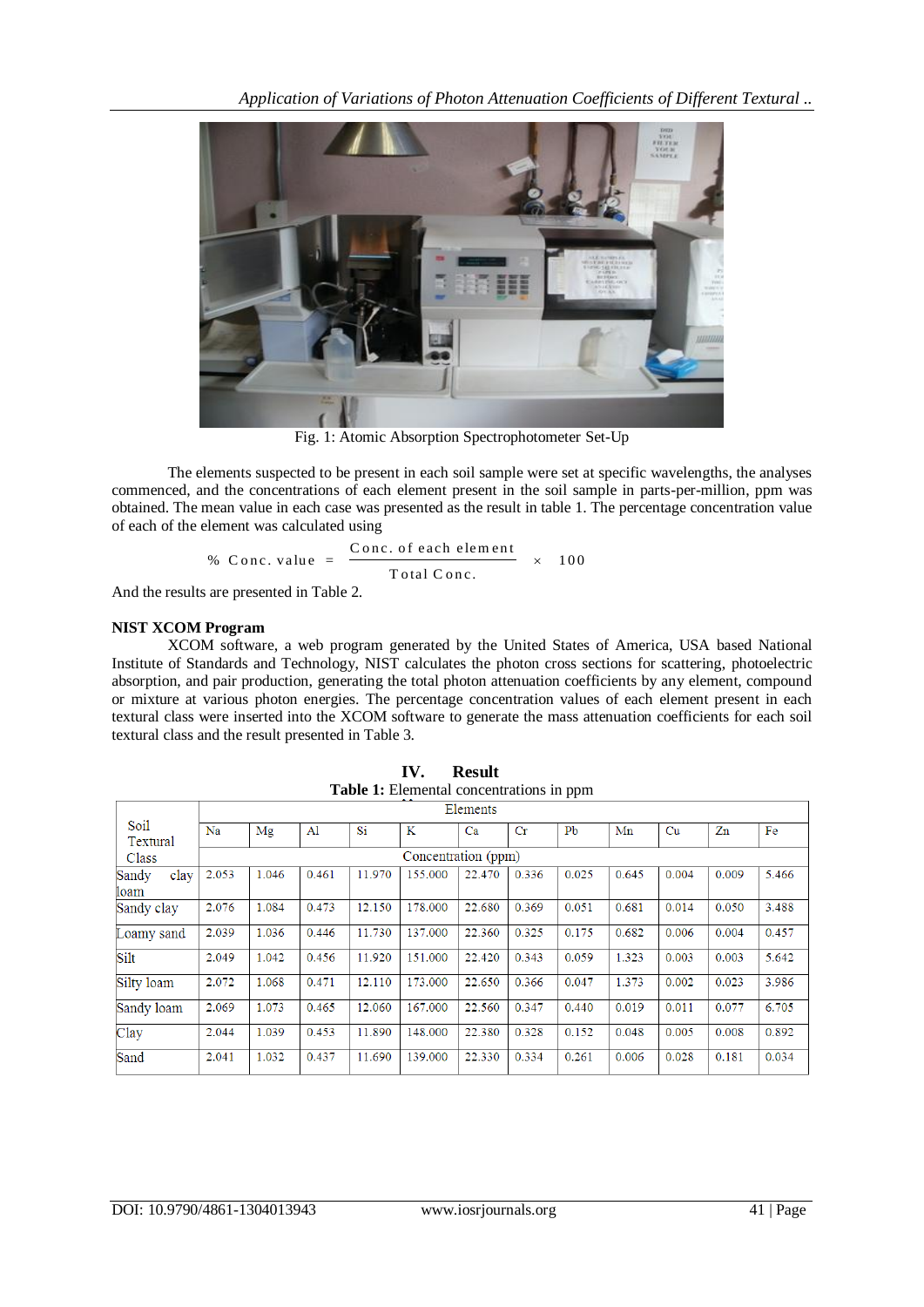|  |  |  |  | Application of Variations of Photon Attenuation Coefficients of Different Textural |
|--|--|--|--|------------------------------------------------------------------------------------|
|  |  |  |  |                                                                                    |
|  |  |  |  |                                                                                    |
|  |  |  |  |                                                                                    |

|                       |       | Elements        |                |       |        |        |             |                |       |       |       |       |  |
|-----------------------|-------|-----------------|----------------|-------|--------|--------|-------------|----------------|-------|-------|-------|-------|--|
| Soil<br>Textural      | Na    | Mg              | $\mathbf{A}$ l | Si    | K      | Ca     | $_{\rm Cr}$ | P <sub>b</sub> | Mn    | Cu    | Zn    | Fe    |  |
| Class                 |       | % Concentration |                |       |        |        |             |                |       |       |       |       |  |
| Sandy<br>clay<br>loam | 1.029 | 0.524           | 0.231          | 6.001 | 77.700 | 11.264 | 0.168       | 0.013          | 0.323 | 0.002 | 0.005 | 2.740 |  |
| Sandy clay            | 0.939 | 0.490           | 0.214          | 5.495 | 80.501 | 10.257 | 0.167       | 0.023          | 0.308 | 0.006 | 0.023 | 1.577 |  |
| Loamy sand            | 1.157 | 0.588           | 0.253          | 6.655 | 77.726 | 12.686 | 0.184       | 0.099          | 0.387 | 0.003 | 0.002 | 0.259 |  |
| Silt                  | 1.044 | 0.531           | 0.232          | 6.073 | 76.929 | 11.422 | 0.175       | 0.030          | 0.674 | 0.002 | 0.015 | 2.874 |  |
| Silty loam            | 0.954 | 0.492           | 0.217          | 5.576 | 79.662 | 10.430 | 0.169       | 0.022          | 0.632 | 0.001 | 0.011 | 1.835 |  |
| Sandy loam            | 0.972 | 0.504           | 0.219          | 5.667 | 78.468 | 10.600 | 0.163       | 0.207          | 0.009 | 0.005 | 0.036 | 3.151 |  |
| Clay                  | 1.092 | 0.555           | 0.242          | 6.350 | 79.043 | 11.953 | 0.175       | 0.081          | 0.026 | 0.003 | 0.004 | 0.476 |  |
| Sand                  | 1.157 | 0.582           | 0.246          | 6.591 | 78.366 | 12.589 | 0.188       | 0.147          | 0.003 | 0.016 | 0.102 | 0.019 |  |

Table 2: Percentage concentration of elements present in each soil sample

Table 3: Values of Mass Attenuation Coefficient Generated by XCOM Software Program

|                        | Energies (keV)                          |        |        |        |        |        |  |  |  |  |
|------------------------|-----------------------------------------|--------|--------|--------|--------|--------|--|--|--|--|
| Soil Textural<br>Class | 60                                      | 344    | 511    | 661    | 1173   | 1393   |  |  |  |  |
|                        | Soil Attenuation Coefficient $(cm^2/g)$ |        |        |        |        |        |  |  |  |  |
| Sandy clay loam        | 0.5175                                  | 0.1054 | 0.0852 | 0.0787 | 0.0556 | 0.0507 |  |  |  |  |
| Sandy clay             | 0.5118                                  | 0.1054 | 0.0852 | 0.0787 | 0.0556 | 0.0507 |  |  |  |  |
| Loamy sand             | 0.5054                                  | 0.1057 | 0.0854 | 0.0789 | 0.0556 | 0.0508 |  |  |  |  |
| Silt                   | 0.5207                                  | 0.1055 | 0.0936 | 0.0787 | 0.0556 | 0.0507 |  |  |  |  |
| Silty loam             | 0.5145                                  | 0.1054 | 0.0852 | 0.0787 | 0.0556 | 0.0507 |  |  |  |  |
| Sandy loam             | 0.5272                                  | 0.1060 | 0.0853 | 0.0788 | 0.0556 | 0.0507 |  |  |  |  |
| Clay                   | 0.5047                                  | 0.1057 | 0.0853 | 0.0788 | 0.0556 | 0.0508 |  |  |  |  |
| Sand                   | 0.5054                                  | 0.1059 | 0.0854 | 0.0789 | 0.0557 | 0.0508 |  |  |  |  |

## **V. Discussion**

The results displayed in table 3 show the variations of the attenuation of gamma photons at various energies. Soils of different textural classes display varying attenuating abilities for gamma rays. From the results obtained, generally, the attenuation of the gamma-ray varies from high values to low values with increasing photon energies. Sandy loam showed the highest attenuation coefficient of  $0.5272 \text{ cm}^2/\text{g}$  for photon energy 60keV, while Clay showed the least attenuation coefficient of 0.5047 cm<sup>2</sup>/g at this energy. As photon energy increases to about 344keV, sandy loam still displays the highest attenuation coefficient value of 0.1060cm<sup>2</sup>/g while sandy clay loam, sandy clay, and silty loam exhibit the least attenuation coefficient value of 0.1054cm<sup>2</sup>/g. With increasing photon energy at 511keV, silt displays the highest attenuation coefficient value of 0.0936cm<sup>2</sup>/g, closely followed by sand and loamy sand, clay, and sandy loam, while sandy clay and sandy clay loam exhibit the least attenuation coefficient value at that energy. At intermediate photon energy of 661keV, sand and loamy sand showed the highest mass attenuation coefficient value of 0.0789 cm<sup>2</sup>/g, followed by sandy loam and clay (0.0788cm<sup>2</sup>/g each), while sandy clay loam, sandy clay, silt, and silty loam all followed closely with mass attenuation coefficient value of  $0.0787 \text{cm}^2/\text{g}$ . As the photon energy rises to 1173keV, sand displays the highest attenuation coefficient value of 0.0557cm<sup>2</sup>/g, and the others closely follow with a value of 0.0556cm<sup>2</sup>/g. At high photon energy of 1393 keV, sand, loamy sand and clay showed the highest mass attenuation coefficient value of 0.0508 cm<sup>2</sup>/g, while the others followed closely with a value of 0.0507cm<sup>2</sup>/g. This result suggests that sandy loam acts as a better radiation shield than other soil textures at lower photon energies. At intermediate photon energies, sand and loamy sand should act as good radiation shields, while sand, loamy sand, and clay appear to attenuate more at high photon energies. Soil textures such as sand, loamy sand, and clay may be used as a depository of spent radiation sources at high photon energies since they can attenuate the effect of radiation at high gamma photon energies. In a related work by Medhat *et. al*., in 2014, to calculate the mass attenuation coefficients of Egyptian soil samples by XCOM using gamma-ray spectrometry system to determine the elemental composition of the soil samples and gamma-ray photon energies 59.5, 81.0, 356.5, 661.6, 1173.2, and 1332.5 keV emitted by <sup>241</sup>Am (2.78 GBq), <sup>133</sup>Ba (2.92 GBq), <sup>137</sup>Cs (3.14 GBq), and <sup>60</sup>Co (3.7 GBq) radioactive point sources, the results obtained for the Egyptian soils show that Sandy soils have low photon attenuation parameters than other ones at 59.5 keV. At intermediate photon energies, sandy soils exhibit slightly higher photon attenuation parameters than clayey soils. At high photon energies, sandy clay loam soils present the highest value of mass attenuation than clayey soils (Medhat *et. al*., 2014). Comparing our results with the one